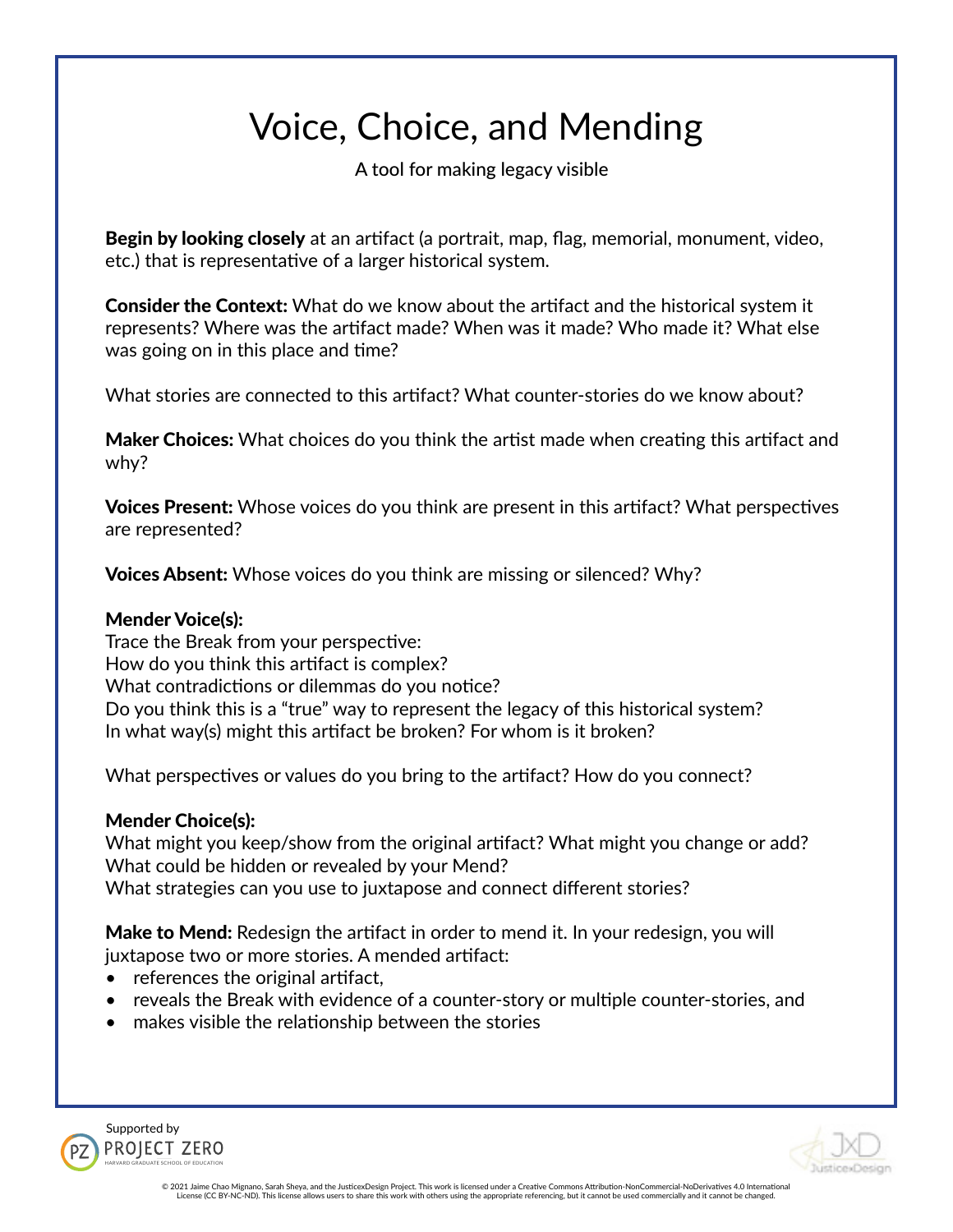# Voice, Choice, and Mender

A tool for looking closely at the work of another Mender, or a content-creator that makes legacy visible in their works

Looking at a mended artifact, begin by doing the steps of Voice, Choice, and Mending:

Consider the Context: What do we know about the artifact and the historical system it represents? Where was the artifact made? When was it made? Who made it? What else was going on in this place and time?

What stories are connected to this artifact? What counter-stories do we know about?

Maker Choices: What choices do you think the artist made when creating this artifact and why?

Voices Present: Whose voices do you think are present in this artifact? What perspectives are represented?

**Voices Absent:** Whose voices do you think are missing or silenced? Why?

Then, consider the choices the mender made and the perspectives they bring to their work:

# Mender Choices:

What did the artist keep/show from the original artifact? What did the artist change or add? What is hidden or revealed now? What strategies did the artist use to juxtapose and unify two or more stories?

# Mender Voices:

What perspectives might the artist bring to the legacy of this historical system? What might the artist value?

# My Voice:

What's your voice? What perspectives do you bring to this content? To what extent does this piece complicate the original artifact for you? To what extent does this artwork juxtapose two stories for you? To what extent does this artwork connect two stories for you?